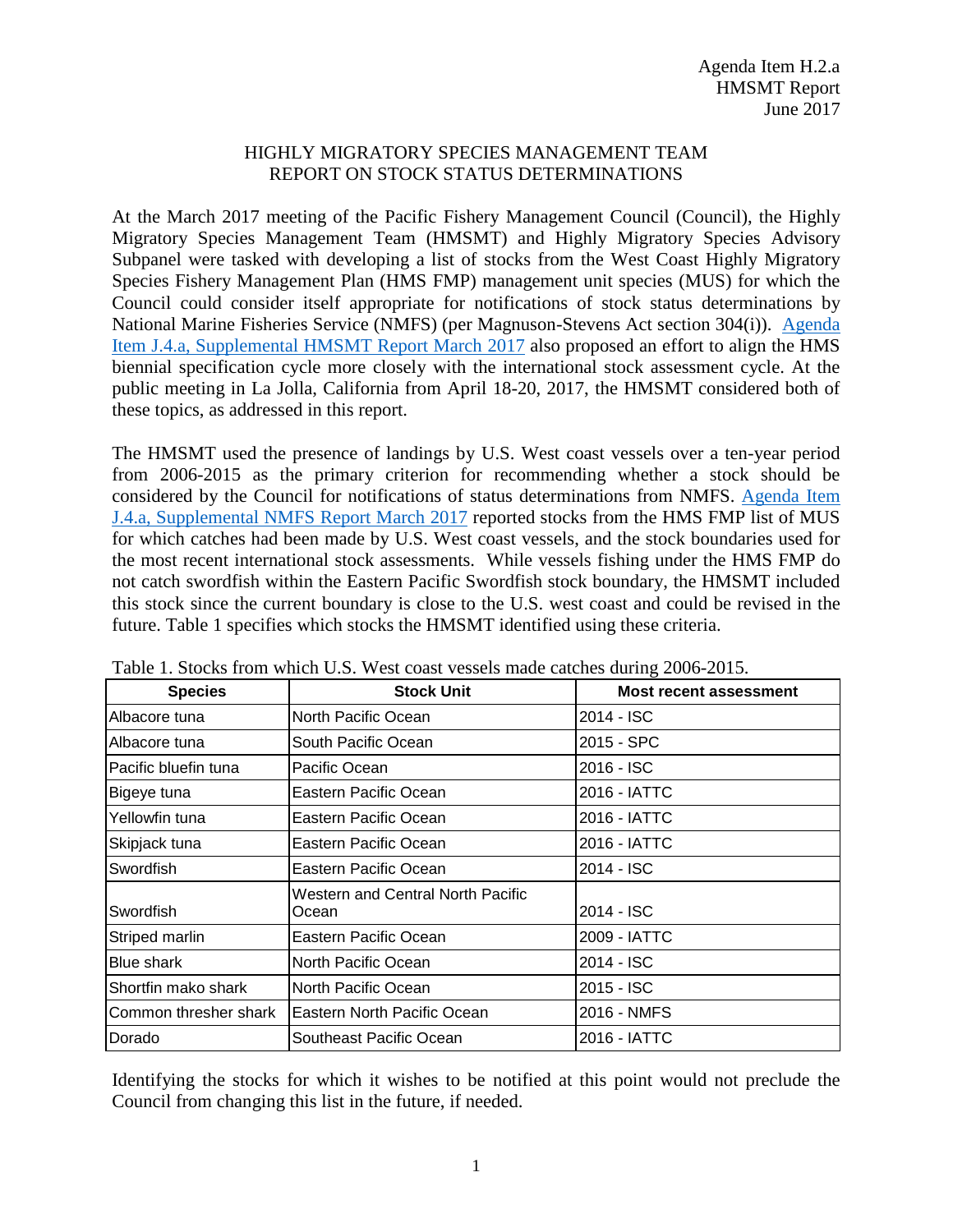The biennial management cycle is currently scheduled for June, September, and November, as specified in Chapter 5 of the HMS FMP, [COP 9 \(Schedule 5\),](http://www.pcouncil.org/wp-content/uploads/2016/10/cop9.pdf) [and](http://www.pcouncil.org/wp-content/uploads/2016/10/cop9.pdf) [i](http://www.pcouncil.org/wp-content/uploads/2016/10/cop9.pdf)n [regulation](http://www.pcouncil.org/wp-content/uploads/2016/10/cop9.pdf) ([50CFR](http://www.pcouncil.org/wp-content/uploads/2016/10/cop9.pdf) §660.709 Annual Specifications). However, most international assessments have not been considered for adoption by their relevant management bodies (Western and Central Pacific Fisheries Commission and Inter-American Tropical Tuna Commission) and determined to be Best Scientific Information Available by NMFS in time for the June Council meeting in any given year. Thus, the HMS biennial process usually begins prior to having stock assessments available for consideration by the Council. To better align the Council's biennial management cycle with the timing of international assessments, the Council adopted the recommendation of the Agenda Item J.4.a, [Supplemental HMSMT Report, March 2017](http://www.pcouncil.org/wp-content/uploads/2017/03/J4a_Sup_HMSMT_Rpt_Mar2017BB.pdf) to amend its biennial management cycle to a September, November, and March Council meeting timeline as outlined in Figure 1 (page 4) of the [Agenda Item J.4.a, Supplemental NMFS Report, March 2017.](http://www.pcouncil.org/wp-content/uploads/2017/03/J4a_Sup_NMFS_Rpt_Mar2017BB.pdf)

The HMSMT recommends the Council take the following actions:

- Notify NMFS that it considers itself an appropriate Council for stock status updates for the stocks listed in Table 1 of this report.
- Adopt the proposed amendments to Chapter 5 of the HMS FMP provided at end of this report to reflect the new biennial schedule.

PFMC 05/11/17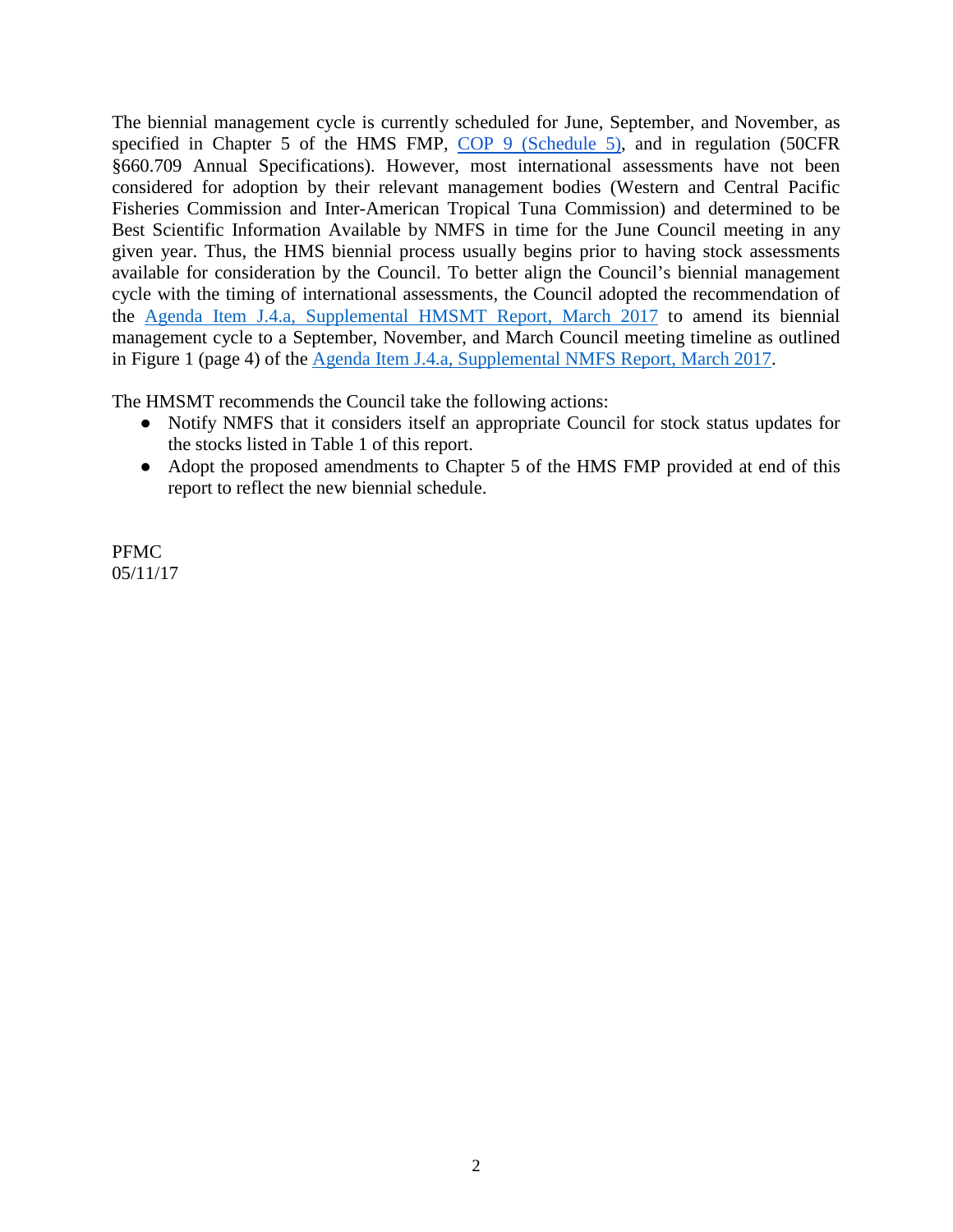# **5.0 BIENNIAL PROCESS FOR SPECIFYING MANAGEMENT REFERENCE POINTS AND MANAGEMENT MEASURES**

…

## 5.2 Management Cycle

The management cycle is a pre-determined regular schedule for council management actions with respect to HMS fisheries and review of status determination criteria. This Ccycle is intended to accommodate the schedule differences affect the time available for fishery assessments prepared by regional fishery management organizations, the timeliness of available data and of management responses, and the degree to which fishers can participate in the management process.

Future developments in the fisheries do not ordinarily bring need for change in the management cycle schedule, and the management cycle is thus a fixed element of the FMP. However, should there be need to change the management schedule, e.g., because of marked changes in fishery practices, the Council can do so by vote and without a plan amendment, provided the Council gives six-month noticedoes so at its March meeting in even-numbered years.

The FMP establishes a *biennial* management cycle with regulatory/statistical year *April 1 to March 31*. The schedule would be as follows:

### Even-Numbered Years-1

- JuneSeptember Provide update to the Council on status of the HMS fisheries and, as appropriate, proposed adjustments to the numerical estimates of MSY, OY, and SDC in a preliminary SAFE report. If necessary, Council directs HMSMT to prepare draft regulatory analysis to implement revised estimates of reference point values, ACLs or other harvest objectives and/or management measures.
- SeptemberNovember Annual SAFE document presented to Council. If necessary, Council directs HMSMT to prepare a draft regulatory analysis to implement revised estimates of reference point values, ACLs or other harvest objectives, and/or management measures. Council adopts for public review proposed actions addressing concerns from current and previous SAFE reports.

November Council adopts final action and submits to NMFS for approval.

#### Odd-Numbered Years 2

AprilMarch Council adopts final recommendations to NMFS, Department of State, and Congress for international measures to end overfishing and/or rebuild stocks and proposed regulations necessary for domestic fishery management.Measures become effective, and stay in effect for at least two years.

NMFS implements domestic fishery management regulations as soon as practicable after Council final action while fulfilling applicable statutory requirements related to rulemaking.

The SAFE document in <u>even-numbered ¥years</u> 2, after NMFS review and approval, publishes any revised estimates of reference point values, including ACLs or other harvest objectives (e.g., a harvest guideline) previously adopted by the Council.